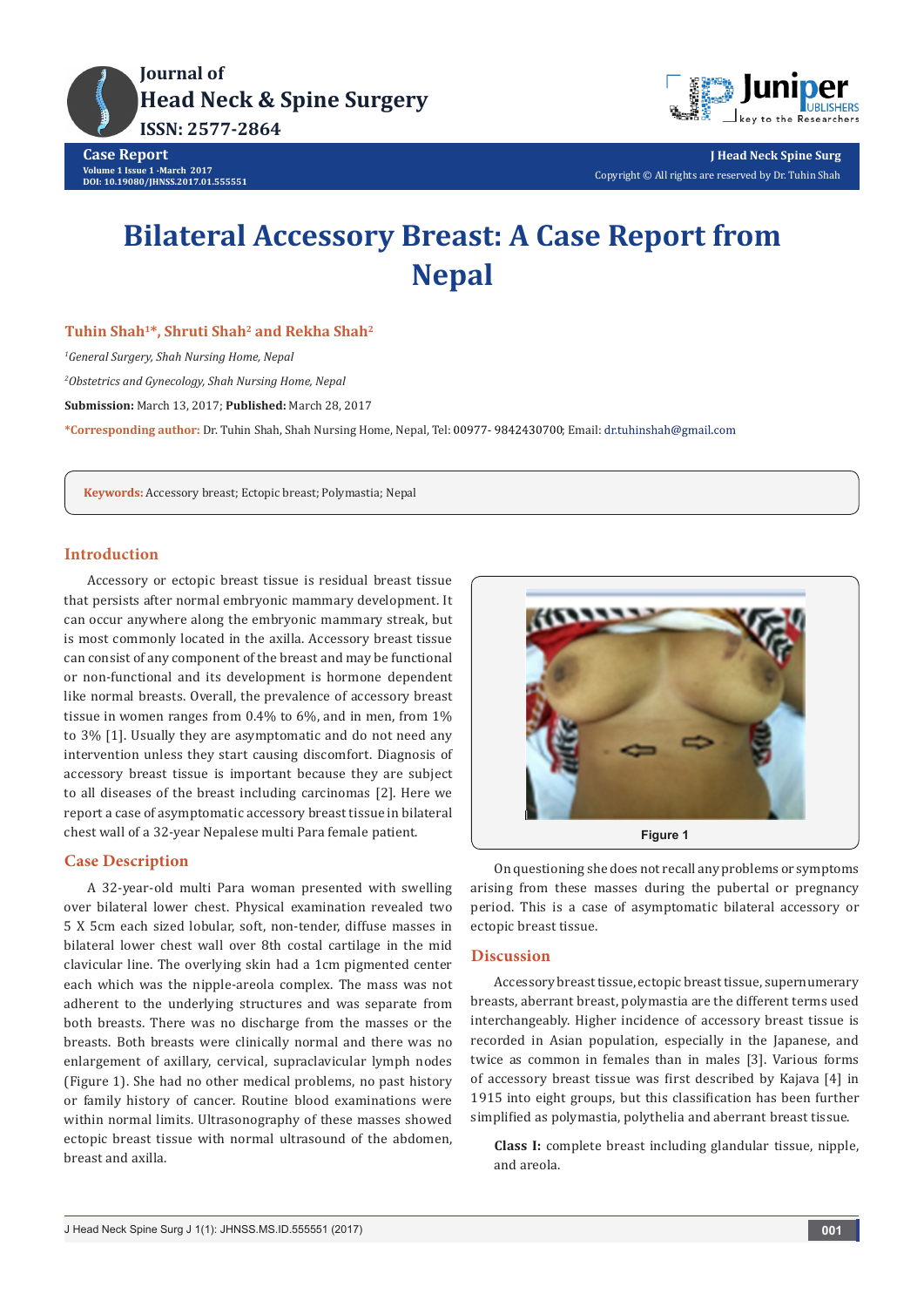**Class II:** glandular tissue and nipple, without areola.

**Class III:** glandular tissue and areola, without nipple.

**Class IV:** glandular tissue only.

**Class V (pseudomamma):** nipple and areola, without glandular tissue.

**Class VI (polythelia):** the nipple only.

**Class VII (polythelia areolaris)**: the areola only.

**Class VIII (polythelia pilosa):** hair only.

Polymastia is breast tissue containing glands and duct system communicating with overlying skin. Polythelia is presence of accessory nipples or areole or represented by tuft of hair. Aberrant breast tissue is presence of disorganized secretory glandular tissue not related to skin [5]. Accessory breast tissue is usually misdiagnosed and the women are at times unaware until examined thoroughly by an expert. The differential diagnosis includes lipoma, lymphadenopathy, sebaceous cyst, abscess, hidradenitis suppurativa, follicular cyst among others. Accessory breast tissue is usually asymptomatic and presents with a further diagnostic dilemma in the absence of nipple and areola.

Standard mammograms do not usually show accessory breast tissue, because of its location. Ultrasonography can be of help in the diagnosis of this condition. Fine-needle aspiration is a sensitive in evaluating these masses [6]. Tissue diagnosis obviously is gold standard for confirmation of accessory breast tissue. The typical lobules, stroma and duct may be poorly organized in ectopic breast tissue.

The main complaints at presentation are cyclical enlargement, tenderness, discomfort, pain, milk secretion, and local skin irritation, while psychological embarrassment seems to be the main cause for surgical removal [7]. Accessory breast tissue can develop all disease components of ANDI (aberrations of normal development and involution) that affect the normal breast like abscess, mastitis, milk fistula, cyclical mastalgia, cysts, fibroadenoma, fibroadenosis, hamartomas, phyllodes tumors and carcinoma [8]. The incidence of carcinoma in axillary breast is 0.2% to 6% which is higher than in normal breasts. The increased incidence of carcinoma in accessory axillary breast is attributed to stagnation in the ducts hence infiltrating duct carcinoma is the commonest variant [9].

In asymptomatic patients the management is conservative in most cases of accessory breast tissue through regular followup [10]. In symptomatic patients accessory breast tissue can be removed by excision, liposuction, or both with satisfactory outcomes [11]. The commonly reported complications after removal of accessory axillary breast are incomplete removal of the ectopic breast, poor scar, intercostobrachial nerve injury and lymph edema of arm [7].

#### **Conclusion**

Accessory breast tissue is a not an uncommon condition and should be considered as a differential diagnosis by a clinician when appropriate. It can persist as a cause of anxiety among women for fear of a malignant change in it. Such patients should be evaluated completely along with their presenting complaints, past history and family history, general physical examination including breast and axilla and the swelling(s), and this entity must be investigated by radiological and fine needle aspiration cytology and biopsy when required.

#### **References**

- 1. [Sawa M, Kawai N, Sato M, Takeuchi T, Tamaki T, et al. \(2010\)](https://www.ncbi.nlm.nih.gov/pubmed/20972862)  [Fibroadenoma of the axillary accessory breast: diagnostic value of](https://www.ncbi.nlm.nih.gov/pubmed/20972862)  [dynamic magnetic resonance imaging. Jpn J Radiol 28\(8\): 613-617.](https://www.ncbi.nlm.nih.gov/pubmed/20972862)
- 2. [Down S, Barr L, Baildam AD, Bundred N \(2003\) Management of](https://www.ncbi.nlm.nih.gov/pubmed/14515288)  [accessory breast tissue in the axilla. Br J Surg 90\(10\): 1213-1214.](https://www.ncbi.nlm.nih.gov/pubmed/14515288)
- 3. [Loukas M, Clarke P, Tubbs RS \(2007\) Accessory breasts: a historical](https://www.ncbi.nlm.nih.gov/pubmed/17521013)  and current perspective. [Am Surg 73\(5\): 525-528.](https://www.ncbi.nlm.nih.gov/pubmed/17521013)
- 4. Kajava Y (1915) The proportions of supernumerary nipples in the Finnish population. Duodecim 1: 143-170.
- 5. [Velanovich V \(1995\) Ectopic breast tissue, supernumerary breasts and](https://www.ncbi.nlm.nih.gov/pubmed/7660204)  [supernumerary nipples. South Med J 88\(9\): 903-906.](https://www.ncbi.nlm.nih.gov/pubmed/7660204)
- 6. [Das DK, Gupta SK, Mathew S, Sheikh Z, Al RN \(1994\) Fine needle](https://www.ncbi.nlm.nih.gov/pubmed/8147201)  [aspiration cytologic diagnosis of axillary accessory breast tissue,](https://www.ncbi.nlm.nih.gov/pubmed/8147201)  [including its physiologic changes and pathologic lesions. Acta Cytol](https://www.ncbi.nlm.nih.gov/pubmed/8147201)  [38\(2\): 130-135.](https://www.ncbi.nlm.nih.gov/pubmed/8147201)
- 7. [Alghamdi H, Abdelhadi M \(2005\) Accessory breasts: when to excise?.](https://www.ncbi.nlm.nih.gov/pubmed/15730471)  [Breast J 11\(2\): 155-157.](https://www.ncbi.nlm.nih.gov/pubmed/15730471)
- 8. [Solanki R, Choksi DB, Duttaroy DD \(2008\) Accessory breast tissue](https://www.ncbi.nlm.nih.gov/pubmed/18677333)  [presenting as a large pendulous mass in the axilla: a diagnostic](https://www.ncbi.nlm.nih.gov/pubmed/18677333)  [dilemma. N Z Med J 121\(1277\): 76-78.](https://www.ncbi.nlm.nih.gov/pubmed/18677333)
- 9. [Youn HJ, Jung SH \(2009\) Accessory breast carcinoma. Breast care 4\(2\):](https://www.ncbi.nlm.nih.gov/pubmed/20847887/)  [104-106.](https://www.ncbi.nlm.nih.gov/pubmed/20847887/)
- 10. [Nirmala JL, Gayathri M, Suguna S, Rangaswamy T \(2010\) Accessory](http://publisher.medfak.ni.ac.rs/2010-html/4-broj/45-48%20Nirmala%20Jaget%20Lakkawar-Accessory%20breast%20tissue....pdf)  [breast tissue in the axilla in a puerperal woman-case study. Acta](http://publisher.medfak.ni.ac.rs/2010-html/4-broj/45-48%20Nirmala%20Jaget%20Lakkawar-Accessory%20breast%20tissue....pdf)  [Medica Medianae 49\(4\): 45-48.](http://publisher.medfak.ni.ac.rs/2010-html/4-broj/45-48%20Nirmala%20Jaget%20Lakkawar-Accessory%20breast%20tissue....pdf)
- 11. [Aydogan F, Baghaki S, Celik V, Kocael A, Gokcal F, et al. \(2010\) Surgical](https://www.ncbi.nlm.nih.gov/pubmed/20349654)  [treatment of axillary accessory breasts. Am Surg 76\(3\): 270-272.](https://www.ncbi.nlm.nih.gov/pubmed/20349654)